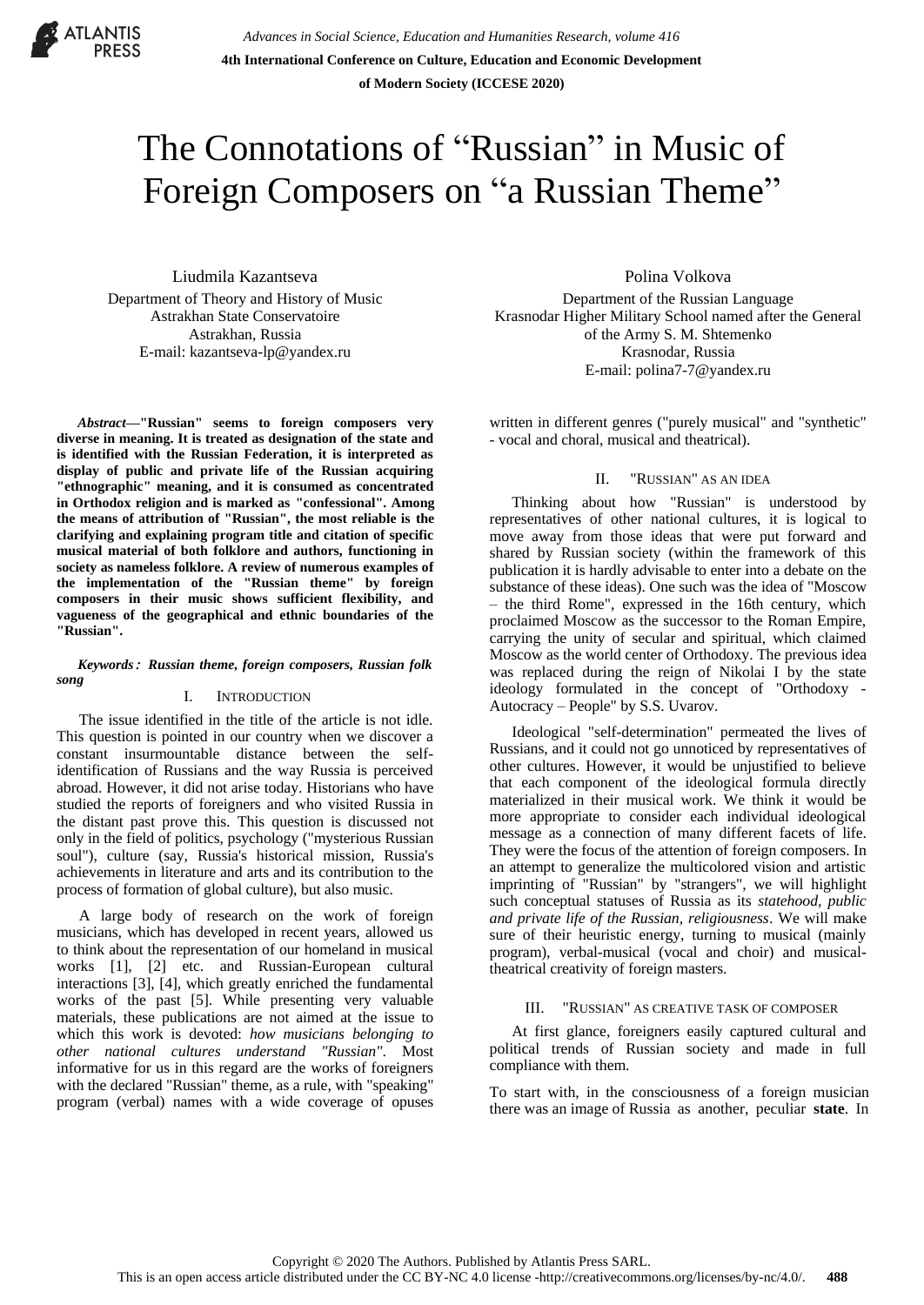this case, "Russian" is identified with "the Russian Federation".

Easily recognizable markers of the state are geographical names: Russia, its rivers (Néwa, Wolga, Don, Dwina, Tschussowaja), its capitals (Moscou/Moskwa/Mosca; St. Pétersburg, Petrograd, Leningrad with the suburbs of Pawlowsk, Peterhof, Gatschina, Oranienbaum), its regions (Crimée/Krymée; Siberia), and its cities (Nishnij Nowgorod, Stalingrad, Odessa, Vologda, Voronezh, Kalouga, Smolensk, Pskov, Livadia, Aloupka). Toponyms can be tied to some event (military actions), and can arise as labels of the author's personal fate - his trips and stays in certain areas of Russia (in numerous musical "Memories of...").

It can be seen from the music of past centuries that Europeans were clearly aware of Russia's specific geographical position - the North. This is evidenced, for example, by "entertainments for young people based on favorite Russian songs" called "Flowers of the North" op. 103 (1852) by German composer and pianist Ferdinand Beyer (1803 - 1863); Russian "Songs of the North" op. 88 b by French virtuoso pianist and composer Alexandre Édouard Goria (1823 - 1860); "Six Northern Songs Without Words" for the cittern (1861) by German guitarist, citternist, singer and composer Adam Darr (1811 - 1866), among them No. 1 and 2 are Russians. German 19th-century composer and conductor Carl Emanuel Bach composed many salon plays related to the places he visited. His legacy includes a fantasy on the Russian melodies *Nordisches Bouquet* (1896) and *Nordische Quadrille* based on Russian songs of op. 183. It is only natural that "North" is specified in the European's representations by its natural phenomena - such as "Siberian blizzard" (*Siberian Snowstorm*) and *Toundra*. It is symptomatic that the more multinational "South" differs from the native Russian "North" - such as the Danish composer, conductor and pianist Victor Emanuel Bendix (1851 - 1926), who completed Symphony No. 2 "Summer Sounds of Southern Russia" *D-dur* op. 20 for orchestra (1887-88) by the Ukrainian dancing theme.

Foreign musicians, who witnessed the fateful historical events during their lives, perceived Russian as a state. Their creativity turns into a kind of musical "diary" or musical "archive," according to whose "documents" we learn about Napoleon's invasion of Russia and his expulsion, about the victory of Russian weapons in the Russian-Turkish wars, the feats of Russian seafarers in the Far East, the intense battles of World War II and other battles. In their opuses, foreign musicians immortalized *Sébastopol, Navarin, Oczakow, Inkermann, Cronstadt,* and *Port-Arthur*. *Suworow, Skobeleff, Malakoff, Potemkin* and other historical characters representing the glorious history of our country took an honorary place in their play-dedications.

Russia as a state opens up with another side in many plays by Western composers, timed to such events of Russian (and in fact – international) significance as coronation. Foreign (especially courtiers who served the royal or imperial crown) musicians were in a hurry to attest their faithful feelings to a variety of pathos "solemn

marches," polonaise, waltz, etc. Long and vitiated names of such opuses usually contain not only the name of the event itself (coronation, arrival of the monarch or heir with a visit to the European country, birthday or funeral), but also precise indication of regalia and "gifted" status, and other facts (*Ihrer Majestät Elisabeth Alexiewna Kaiserin aller Russen, Sa Majesté l'Empereur de toutes les Russies Alexandre Nicolaievicz*), the date of event (as, for example, in "The Triumphal March of the Allied Troops after the Capture of Leipzig, composed for piano and dedicated to the great mother of the world liberator to Her Majesty Empress Maria Fedorovna by W. von Aumann, a former adjutant of the Commander-in-Chief of the Russian Army in Persia" (1814) died in 1815 in St. Petersburg, Wilhelm Fridrich Johann von Aumann).

In the operas of past the carriers of state power are Russian tsars and emperors: Ivan Grozny, Lzhedmitriy I, Peter I, Catherine II. In Soviet times, glorious odes, cantatas, oratorio, and songs were dedicated to Stalin, the personality, accumulating in itself all state power in our country.

Finally, we will add that Kremlin is a constant symbol of power both in pre-revolutionary Russia and during the years of Soviet power.

A creative personality, open to the knowledge of nonnative culture, always observes what is happening next to it in everyday reality. And it opens up another aspect of the national - **public and private life of a person**. Foreign musicians, who visited Russia for a short time or lived in it for a long time, could not ignore what surrounded them, mainly here they were looking for true, rooted, specifically Russian. Thus "Russian" was identified with "ethnographic".

It should be said that "ethnographism" or excessive availability of ethnographic features, descriptions and details was not at all a product of creative search for an individual creator. It aroused as a marked aesthetic trend in the Russian society itself (Pushkin's fairy tales stylized "under the old age", picturesque portraits of "young [ladies of the Smolny](https://www.multitran.com/m.exe?s=lady+of+the+Smolny+Institute&l1=1&l2=2)  [Institute"](https://www.multitran.com/m.exe?s=lady+of+the+Smolny+Institute&l1=1&l2=2) in peasant suits and scenes from peasant life on the paintings of artists). It also touched on foreign musicians, whose ethnographic sometimes bordered on exotic. To convey "local color", "character"- such creative task was set by them many times. We can recall numerous suite cycles of "characteristic" plays (*Pièces caractéristiques*) of different nations - Scottish, German, Hungarian, Polish, among which, as a rule, the place was found also for *Danse russe, Chanson russe*, plays *À la Russe*.

The spectrum of signs of such "Russian" is large. It is made up of reliable lexical markers - words from Russian lexicon (*bajuschki baju, douchinka/dushenkа, Czar, Czarine, Tsarewna, isba, briska, muzhichek, samovar, matrioshka, sarafan, vodka*) and Russian proper names (*Alyosha, Antonida, Ivan*, *Katinka, Katioucha, Lida, Lisinka, Luba*, *Marfa*, *Maroussia, Nadeshda, Nadia*, *Natalia, Natasha*, *Nikita*, *Olga*, *Olenka, Prascovia*, *Sacha*, *Tatiana*, *Zinaide*; *Iwanowna*, *Fedorowna, Petrovich; Romanow*). They are abundantly scattered among the titles of program plays, and are found in opera libretto. The long French tradition of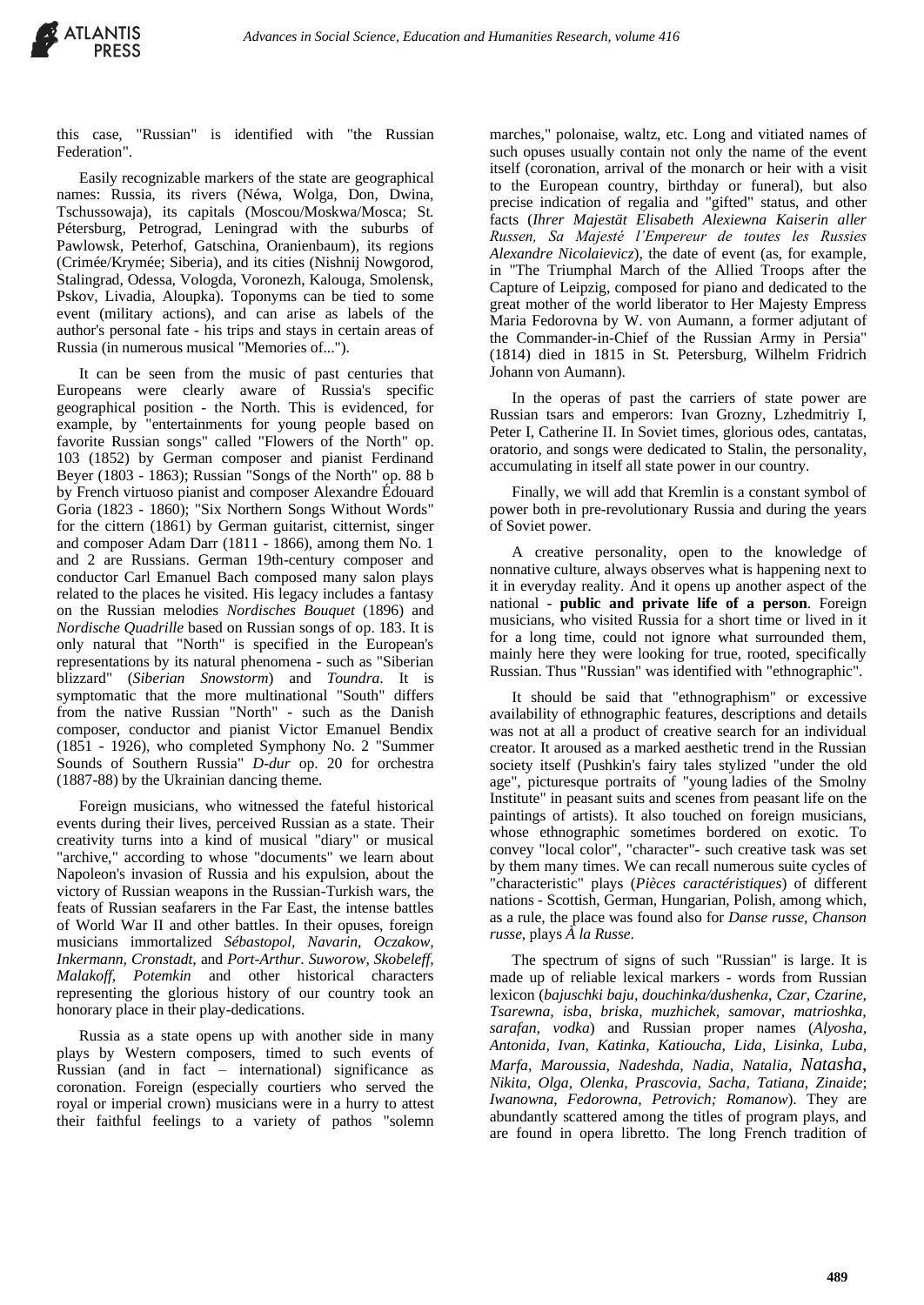painting of portraits of beautiful ladies was continued by the "gallery" of "Moscovites".

Since in snowy "northern" Russia it was impossible to do without sled, in music "Troika" and "Russian sledding mail" teared along at great speed, "Russian sledding" (*Russian Slahert Ligh Rant*) gave laughter and joy.

Foreign musicians were fascinated even by the Russian fairy tale ("Vasilisa Beautiful" of modern German composer and rock musician Erik Kross, set in 2000 at Märchenmusik Theater in Zittau).

A reliable and convincing "Russian" was opened to the foreigner through a folk song. Of course, the very fact of its presence in an opera or program instrumental play has already contributed to the formation of a "local color". Such a role was given to the popular songs *Kalinka*, "*Dubinushka" ("Hey, Ukhnem")*, "I will come out on the river" and less famous: "Snow is drifting along the street", and *Kolyada*. The ethnographical significance, the paramount value of folklore song is proved by the fact that some widely known author's melodies lost the names of their creators and were advertised by Western European colleagues as a "Russian folk song". Such fate was suffered by *Rusische Volkshymne* ("God save the Tsar!") by Alexey Lvov with the text of Vasiliy Zhukovsky, which often appeared unnamed or with the indication "Russian folk song", as well as romances – the "business cards" of the "Russian" in the 19<sup>th</sup> century: "Red Sarafan" by Alexander Varlamov, "Nightingale" by Alexander Alabiev, "Tell her" by Princess Elizabeth Kochubei.

To be fair, however, it should be said that many musicians showed a much deeper interest in the Russian folk song. It is evidenced by the purposeful work of collecting songs in the natural environment in which they existed. In addition to the collection by N.A. Lvov and I. Prach [6] famous in Europe, huge work on collecting and recording the Russian songs was done, for example, by Julius Napoleon Wilhelm Harteveld (1859 - 1927), the Swede by origin, who in 1906 undertook travel across Siberia to collect and publish prison and galley folklore, and who later published the collection "1812. 35 Russian and French songs, marches, dances, etc. of the era of Napoleon I's invasion of Russia in 1812" for the men's choir. The edition "Russian folk songs: collected and put for one piano" (publ. until 1875) published in the mid-19th century by German composer, conductor and piano teacher Christian Louis Heinrich Köhler (1820 - 1886) included 194 tunes. Sincere professional interest in specifically "Russian" passes through in numerous arrangements of samples of Russian folklore: more than 100 arrangements (1869) are made by the Russian pianist, composer, publisher of German origin Moritz (Matvey) Bernard (1794 - 1871); "Folk Sounds" (1878) by composer and pianist Peter Nicolai von Wilm (1834 - 1911) includes 150 of Russian and gypsy folk songs, etc.

The dance genres showed themselves curiously. On the one hand, traditional ethnic Russian dances heard and seen by foreigners – *Trepak, Kozáček, Kamarinskaya* - came to the podium, which was natural and logical. On the other hand, there were dances with symbiotic names reflecting the geopolitical status of Russia, which included Poland and Ukraine at a certain historical stage: *Mazurka russe, Polonaise russe, Russian Krakoviak, Russian gopak, Gopak (Russian dance)* (play by English Arnold Vach, written in 1912). Both the program and the music itself here send a signal of national-style ambiguity. On the third, there was a paradoxical intersection of very distanced cultures that involuntarily caused analogy to the known expression by A.S.Griboedov from "Woe from Wit" "Mix of French with Nizhny Novgorod": *Gigue russe* (of the Frenchman Etienne Caillette de L'Hervilliers, 1889), *Gavotte russe* (*Marousia-Gavotte* of the Frenchman Alexandre Clément Léon Joseph Luigini, 1897), *Russischer Apachentanz* (of the Germanspeaking composer Reinhard Pfarr, record of 1987). The motives of such "hybrids" (experiment in the field of style of national culture, musical present of Western European culture to Russian, in the case of *Gavotte russe,* symbolization of friendship between Russia and France - the topic, by the way, relevant at the end of the 19th century) remain obscure.

Finally, the musical component of the Russian man's life - the singing and dancing man - was provided by using appropriate musical instruments, constantly imitated in plays on the "Russian" theme. As iconic, *Balalaika, Garmoshka*, *Bells*, *Jingle bells* stood out.

Certainly, the religious (Orthodox) component of the Russian world was displayed to the least extent in the musical opuses of foreign specialists, and this is not surprising. Obviously, the mentality of foreigners was affected by the influence of other previously (in life) formed Catholic or Protestant religious (perhaps atheistic) values. Probably, the "closed," intimate nature of religious experiences manifested itself. Nevertheless, Orthodoxy as an integral part of the life of the Russian has still found its imprinting, and is interpreted at the same time "confessional" by adherents of other religions as the equivalent of "Russian". We refer to this, for example, opera stories (especially of the 18th century), in which spiritual persons and church rituals brought "local color".

We will pay tribute to Dmitry Bortnyansky's chant "Vesper Anthem" (although the authorship of Bortnyansky has not been finally confirmed). John Andrew Stevenson (1761 - 1833) addressed it and made an arrangement for a vocal quartet (or mixed chorus) with piano with T. Moore's English text *Hark! The Vesper Hymn is Stealing*, in which Hymn became widely known in Europe and was arranged by many other musicians for other performance compositions (Henry Rowley Bishop, Jean-Baptiste Duvernoy, Franz König, Carl Lafite, Ferdinand Ries) or was put as the basis for variations (Thomas Aptommas*,* Augusta Garrett Browne*,*  Charles В. Grobe*,* James Pethel*,* Carl Reinecke*,* William H. Swan)*.*

We will give another, almost exceptional example - the work of the English composer of the 20<sup>th</sup> century John Tavener (1944 - 2013). He was pushed to the traditions of Orthodoxy by some life circumstances – marriage (though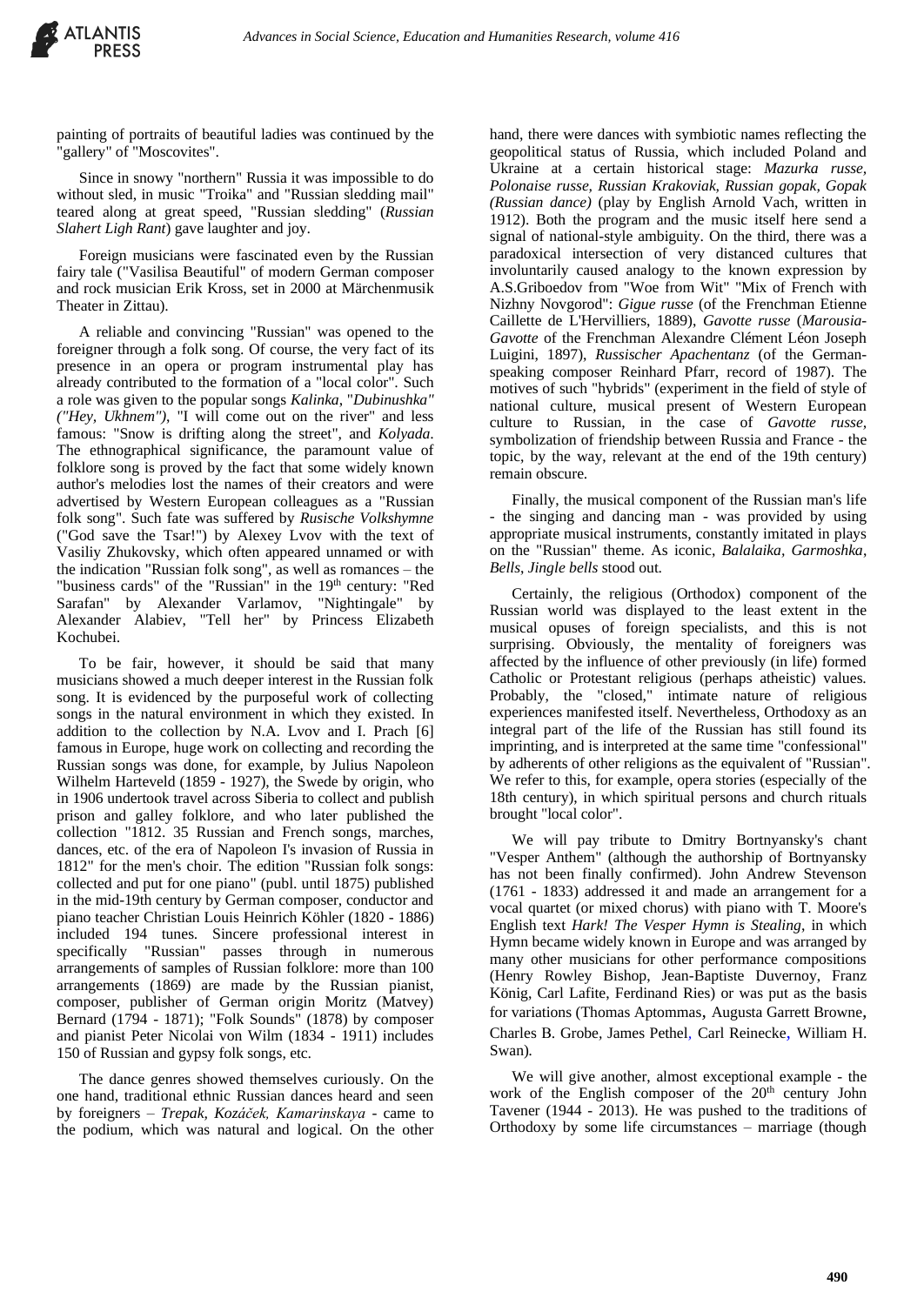

not prolonged) with Orthodox Greek, temporary residence in Greece and the study of Eastern Christianity, creative alliance with Russian-born nun Fekla, christening in 1977 at the age of thirty-three (in Christianity called "the age of Christ") by Metropolitan Antony Surozhsky (Bloom). During the extremely significant and fruitful twenty-year Orthodox period, J. Tavener composed such a serious canonical Orthodox religious cycle of *Liturgy of St. John Chrysostom* (1977) for mixed choir a cappella, *The Grateful Akathist* (1987) for choir and symphony orchestra, opera *Mary of Egypt* (1991) [7].

Not limited to the external, ritual attributes of Orthodox culture, the composer is immersed in its foundations, mastering the ancient znamenny chant - the main kind of ancient Russian divine singing, which especially made himself known in the song for the mixed choir *Funeral Ikos* (1981). Although the musician subsequently sought wider spiritual guidance in other religions (in the Gospel, texts of American Indians, Sufis, Hindus, followers of Islam), Russian spiritual tradition left an indelible mark in Tavener's mind, which was printed in large, significant for composer opuses of the central period of his creativity.

It is not difficult to note that Orthodox culture has long been captured very depthless and even (in the case of D. Bortnyansky's "Vesper Anthem") indirectly. Deeper penetration into the religious aspect of Russian life, involving the study and creative reproduction of musical traditions, became possible quite late, only in the second half of the 20th century (by efforts of John Tavener, Arvo Pärt).

# IV. ETHNIC BOUNDARIES OF THE CONCEPT OF "RUSSIAN"

The review of foreign music, which embodies the concept of "Russian," reveals a very important circumstance: some blur, mobility, ambiguity of the key concept. It makes itself known when "Russian" is closely in contact (and even interpenetrated) with some other pronounced national. The symbiotic message comes from such titles of plays as *Bohemien Russe, Russisches Zigeunerlied*. Certainly, Gypsy culture blends in well with the life of the Russian man. However, we see a tendency to equalize, identify, and annihilate national specificity when Ferenc Liszt (1811 - 1886) amalgamates "Nightingale" by A. Alabiev and "Gypsy Song" ("You will not believe how nice you are") by P. Bulakhov in "Two Russian melodies" for piano (1842), or when the title "Gypsy" is interpreted by using subtitle "Russian melody for piano" op. 27 (before 1852) by composer and pianist Charles (Karl) Lewy (1823 - 1883).

This trend is much more obvious with close contact between "Russian" and "Ukrainian". It is clearly declared by the full name of the work of Ernest Vančura (Arnošt Vančura, 1750 - 1802), the Czech by the origin: "Russian Symphony on Ukrainian Topics". English and German theologian and philologist Benjamin Beresford (1750 - 1819), who served as a priest in Moscow for some time, collected and published collections of German, Scottish and Russian songs with English texts, considering it possible to call one of them *The Russian Troubadour* (*A Collection of Ukrainian and Other* 

*National Melodies*, 1816), obviously based on Ukraine's geopolitical status of the time as part of Russia. The author of the play *Kołomeika* for violin and piano op. 10 (1851) Polish violinist and composer Stanisław Serwaczyński (1781 - 1859) could not help but know the Ukrainian origin of his chosen genre, and yet it is accompanied by a clarifying comment "brilliant fantasy on Russian national motives". The same can be said of Czech classical guitarist and composer Štěpán Rak, born in Zakarpatye in 1945, who nevertheless named one of plays *Ruska Dumka*; Its Ukrainian-Polish genre genesis is backed by intonations of Ukrainian folklore.

The song *Schöne Minka* occupied a peculiar place on the ethnographic map of Eurasia. Its roots go to Ukrainian culture: the author of the song "Iihav kozak za Dunaj" is considered to be Semen Climovsky, Kazak from Zaporozhye. The song soon won Russia and then Poland and neighboring countries. The Napoleonic Wars exported it to France. In Austria and Germany, a new German text by poet K. Tigde, where the heroine's name was Minka and the song was named *Schöne Minka, ich muss scheiden,* provided its popularity.

It is important that in Europe and even beyond it, the song was identified unambiguously – as Russian. This is confirmed, for example, by the Nine Variations on Russian Song (*Schöne Minka)* (1814-15) op. 37/40 by Carl Maria von Weber (1786 - 1826); and by Ten varied themes for piano op. 107 (1817-18) by Ludwig van Beethoven (1770 - 1827) where at No. 3 "The Little Russian song", and at No. 7 "Russian song" (*Schöne Minka*) appear. The play "*Postcards from Russia"* by American composer and arranger Carrie Lane Gruselle is built on this melody.

It is not difficult to see that the understanding of "Russian" was quite consistent with historical and geographical reality, ethnic identity was related to the geographical boundaries of Russia at a certain stage of its historical evolution. Therefore, since the Russian Empire of the late 18th and 19th centuries included Ukraine and Poland, composers at that time could call Ukrainian or Polish as Russian. Obviously, for this reason, the composer and pianist from the Netherlands Josef Ascher (1829 - 1869) considered it permissible to publish in 1857 the caprice-mazurka "Russian Peasant Dance" (or "Polish Dance") op. 55. But the Polish dance for piano *Volga* op. 36 printed in Sydney by Claude Dufault; 1877 - 1934) looks rather curious.

The headlines of numerous instrumental plays "Kazaki" (*Kosakenritt*), which do not contain certain national identification, are symptomatic. Awareness of the history of the Kazaks – the genetic pluralism of the Kazak community and the large geographical prevalence in the territory of the Russian Empire – will not allow them to be related to any certain (say, Russian) national culture.

The indistinguishable, unclear nature of "Russian" becomes obvious in another plan - when considering it from the point of view of cultural and psychological identification: how is Russian perceived and understood as such by the European "ear". Our observations show that "audible" does